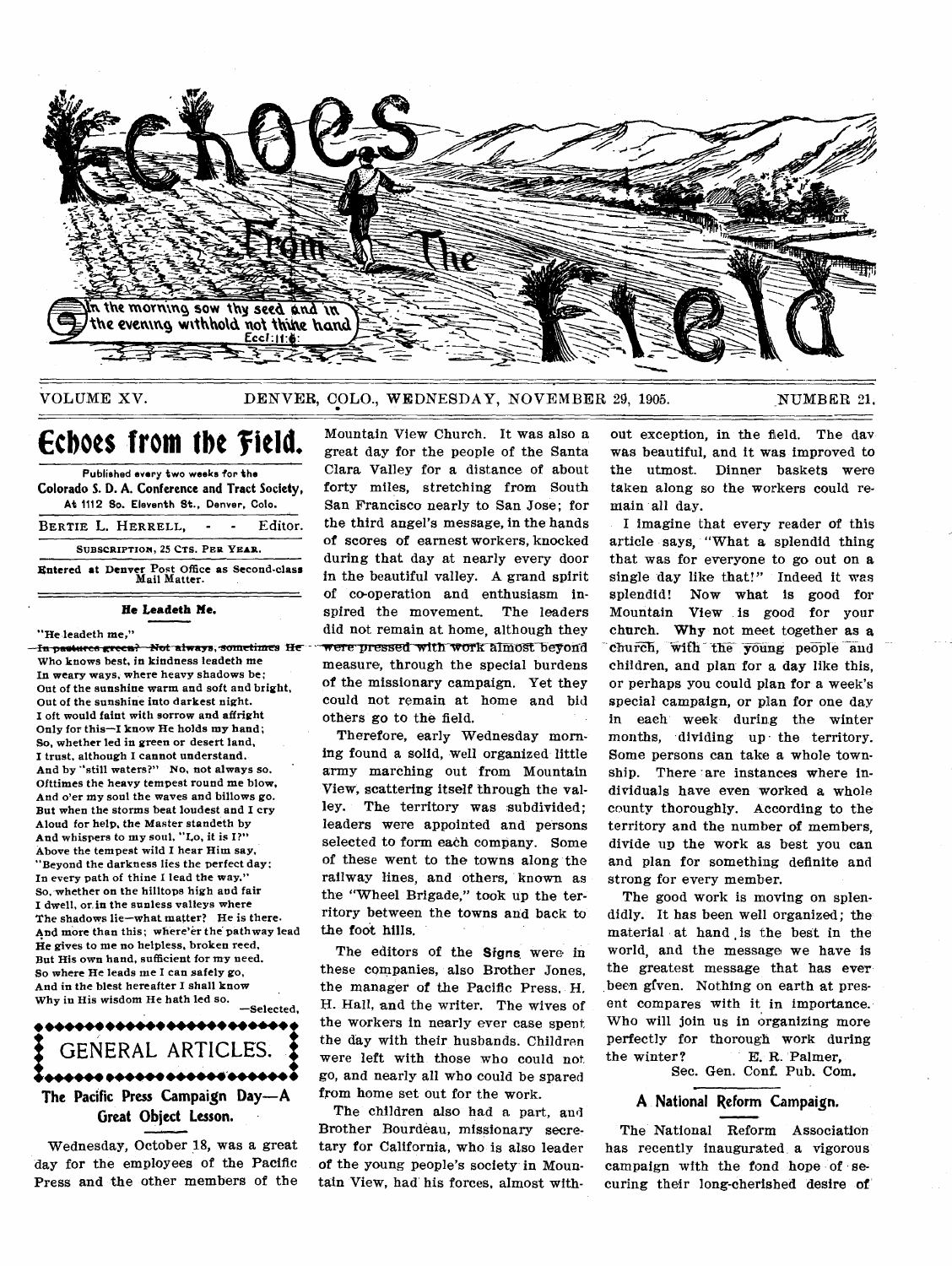#### ECHOES FROM THE FIELD.

obtaining "such an amendment to the Constitution of the United States as will declare the nation's allegiance to Jesus Christ, and its acceptance of the moral laws of the Christian religion." This campaign was launched on the public as the result of the instructions which were given to the Judiciary Committee by the United States Senate to report a form of constitutional amendment for the suppression of polygamy within thirty days after the assembling of the coming session of Congress. This opportunity was eagerly seized upon by the National Reformers to attach onto the proposed constitutional amendment against polygamy a rider embodying an acknowledgement- of the moral laws of Jesus Christ as the basis and standard of legislation regarding the family. It will be readily seen that, if the National Reform Association should succeed in getting this religious feature incorporated into the Constitution of the United States, it will form a basis for all the evil legislation which they have ever sought to obtain.

The following is their program for the campaign as outlined in the November number of The Christian Statesman:

1. To send the petition, with accompanying documents to all church courts, and to pastors and churches.

2. To print in sufficient quantities the documents needed in the work.

3. To make judicious use of the newspapers, religious and secular.

4. To arrange for an effective hearing before the Judiciary Committee like our former hearing on the same subject with which the committee was so impressed that they printed 5,000 copies of the report of it, or five times the usual number, for the use of the members of Congress and for general distribution.

5. To send some one to Washington for the months of December and January for continuous labor with the members of both houses.

Should not every lover of Christian liberty recognize in this wicked movement on the part of the National Reformers a danger signal? While we are unalterably opposed to polygamy. yet we do enter a most solemn protest against the proposed religious feature which the National Reform Associa-

tion is seeking to secure. The religious liberty department has already organized a counter campaign which will be carried forward as the Lord may indicate.

We hope that every Seventh-day Adventist will be ready to co-operate with us when a definite plan of operation for you is submitted.

K. C. Russell.

# •••••••••••••••••••••••••• ♦ FIELD REPORTS. • ••••••••••••••••••••••••••• **Idaho Springs.**

The work in this part of the field is moving forward. Together with this place we have commenced meetings at Dumont and Central City. The interest is increasing at both places and people are taking hold of the truth. We believe that in time a number will accept the truth. In Central City the Presbyterians have given us the free use of their church. The attendance has been encouraging. One night we gave a stereopticon lecture to a full house. May the Lord bless the work here.

#### S. F. Svensson.

### **Denver.**

The work in Denver is onward. We are making a special effort now for the colored people of the city. Brother C. S. Lightner assisted us in a tent effort this fall for the colored people. We had to close our meetings in the middle of our interest on account of the cold nights, as the authorities would not allow us to put in a stove. As a result of the efforts, however, two good souls are rejoicing in the truth and others are interested. We are following up the work with Bible readings. We hope to see many more brought to the light. We are now engaged in a series of Sunnay night services in the Cumberland Presbyterian church, corner Washing-<br>top and Twenty-third avenue. Dr. ton and Twenty-third avenue. Hills is assisting in the speaking and singing. Sister Graham renders much valuable help by playing the instrument. We are planning thorough work for the city of Denver this winter. We expect to put some reading matter in every house in the city, and by so doing we hope to see many brought to a knowledge of the Message of Christ for this time.

G. W. Anglebarger.

#### **To Kang, China.**

I am now in the province of Fukien. Brethren Hankins and Keh Nga Pit are with me. We have opened a small chapel in this country place. It is a market village, situated in a beautiful valley southwest of Amoy about twenty-five miles, and contains about eight hundred or a thousand souls. We have held meetings here for several months, and, while none have as yet been baptized there are about sixty regular and deeply interested inquirers, most of whom we expect will soon be ready for church organization. No other missions have any work very near here, so we can, in a quiet, silent way, get a start. The people are simple country folk, and not having been taught wrong it will be comparatively easy to get them to accept the right way.

All have made good progress in the language, and the work is onward. Brother and Sister Hankins, of Iowa, are here and, although they have been here only about four months, Brother Hankins has made a good beginning in, the language. They are very fortunate in having with them such a man as Brother Keh, your evangelist, who is in every way prepared to help them. He seems, if possible, more earnest than ever. He is strong in mind and body, and it rather taxes us foreigners to keep pace with him. In almost every way he is really quite **a**  remarkable man, and I can but feel that God has raised him up for a great work. I have explained to him, and to Brother Hankins, your plan of supporting him. They both will write you and keep you and the young people informed about his work.

We who **are in** these foreign fiel appreciate very much your sympathy and co-operation.

J. N. Anderson.

#### **To Those Bearing Responsibilities.**

Are you reading the articles by Sister White now appearing in the Review under the title of "Lessons From the Life of Solomon?" It seems to me they contain the most practical instruction to those carrying church and Sabbath school responsibilities of anything that has appeared in years. For example, let me quote a single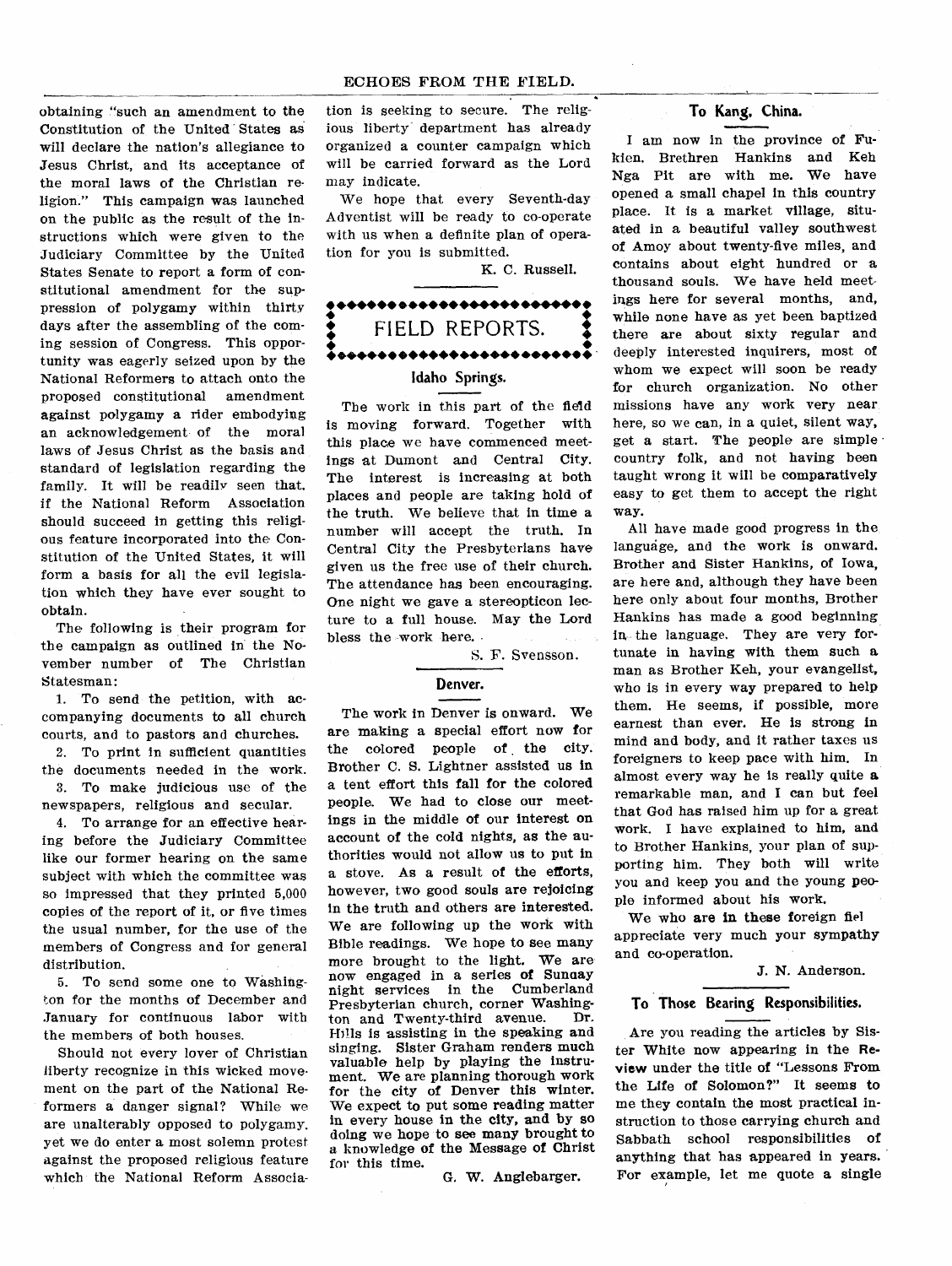#### ECHOES FROM THE FIELD.

**paragraph from one of these articles:** 

**"The thoroughness and completeness of the organization perfected at the beginning of Solomon's reign; the comprehensiveness of plans for bringing the largest number possible of all the people into active service; the wide distribution of responsibility, so that the service of God and the king**  should not be unduly burdensome to **any individual or class—these are the lessons which all may study with profit, and which the leaders of the Christian church should understand and follow."** 

**We have come to a time when heavy responsibilities must be borne by a large number of people. We are in the very midst of a great missionary movement that should grow as the days go by. That we each may the better do our part, let us carefully read and prayerfully study these articles.** 

#### **H. H. Hall.**

**...41\* •••••• •••••• •••••4**♦ **t** THE SABBATH SCHOOL \*\*\*\*\*\*\*\*\*\*\*\*\*\*\*\*\*\*\*\*\*\*\*\*\*\* **The Effect of Sabbath-SchooLTraining"** 

**Upon Young People.** 

**Every influence brought to bear upon young people to preserve in their hearts a pure and simple religion is a step approved by heaven. One way of doing this is to train our young people for Sabbath school teachers. It is said that responsibility develops character; and the young teacher who realizes that God will demand souls at his hands will seek a closer walk with his Lord. Teaching demands a knowledge of the lesson to be taught and young teachers who are starting in the service of Christ will earnestly search the scriptures for wisdom and study to show themselves acceptaple unto God.** 

**Knowledge of the scripture is the best way to fortify the mind against the deceptions of Satan; and the**  young educator will be better able to **meet the enemy after a close study of the Word. As the love of teaching grows upon the young educator it leads him to have a greater love for souls for whom Christ died, and the sane love that caused the great Shepherd to give up all to redeem his wandering sheep will lead the teacher**  **to count no sacrifice too great which will lead his pupils to the Master.** 

**In order for a teacher to make 4, success of his work he must study each individual character in his class, and know, by the grace of God, each one's weaknesses and needs; for only by so doing can he help them at the time when they need it most and as he sees the importance of characterbuilding in others it will lead him to study his own carefully, so that his influence will be such that it will lead to the Master instead of away from him.** 

**It is an important work to train souls for Christ, and the example of the teacher has much to do with leading the pupil to make the all-important decision; but as he consecrates himself to the Master's services in all things and seeks to fix his mind upon Christ he will love humanity and seek to bring it to a higher level, instead of criticising and blaming. He will not be great in his own estimation, nor seek to impress others with his importance, but will be meek and lowly in heart and Christ will be personified in his life. He will feel the**  -truth-of-the-statement.<sup>-"</sup>Without Me **you can do nothing," and "Learn of Me, for I am meek and lowly in heart."** 

**Many who are engaged in the Sabbath School work divine enlightenment. They lack spiritual insight to enable them to understand the needs of those for whom they labor. They should be much engaged in prayer that God may help them to present his Word with power. Prayer is the keynote to a teacher's success** and **he who talks to God about his scholars will see His power manifested in a woi<derful way.** 

**The realization that his scholars aro watching every word and action**  will **help** every young teacher to carefully **guard his steps and refrain from**  careless **words and idle** jesting, and lest **his associates may lead some one else away from the fold he will be very careful in his choice of companions.** 

**The responsibility of dealing with souls will give him a new view of life and lead him to higher planes of thought and living, and when at last his life's work is done he can truly say, if he has improved this oppor-** **tunity, "My work as a teacher has made a better, truer Christian of me and I thank God for the privilege of training souls for the Master.** 

**Chester Proutt.** 

#### Young People's Day.

**Did your church observe it? In Nebraska at least, the weather was disagreeable, and this may have hindered the work in some places. If anything prevented the observance of the day, why not do it yet? We still have literature to aid in the program.** 

**The announcement of Young People's Day for the Central Union Conference has caused some churches outside this Union to observe the day. From a California church comes the word that they were prevented from having the program on the appointed day, but will have it soon.** 

**M. E. Kern.** 

# **Our Foreign Papers.**

**Much has been said and done as to the importance of getting the special Signs, Watchman and other of our journals before the people. This is all- right and Just as it should be, but our foreign papers are rather left, in a way, to look after themselves. Now, I hope every worker in our conference will take a hand in getting these good papers into the hands of those who can read them. Our three foreign papers published at College View, Neb., will come forth dressed for the occasion and not only so, but laden with the precious truth for this time; yes, this special time, this campaign, the missionary campaign that is on now. The price of these papers is 5 cents a copy, or** 3 **cents in clubs of ten or more. Let us all work.** 

**G. F. Watson.** 

#### **Attention.**

Are you a subscriber **to the Bible Training School? If not, you are losing valuable instruction.** 

**The little paper is brim full every month of just the help you need in your private Bible study. It will help you in your Sabbath school work, also assist you in giving Bible readings to your neighbors.** 

**It is what its name implies, a Bible Training School, for all who will read and study it.** 

**Subscription price only 25 cents a year. Send all orders to The Bible Training School, South Lancaster, Mass.**